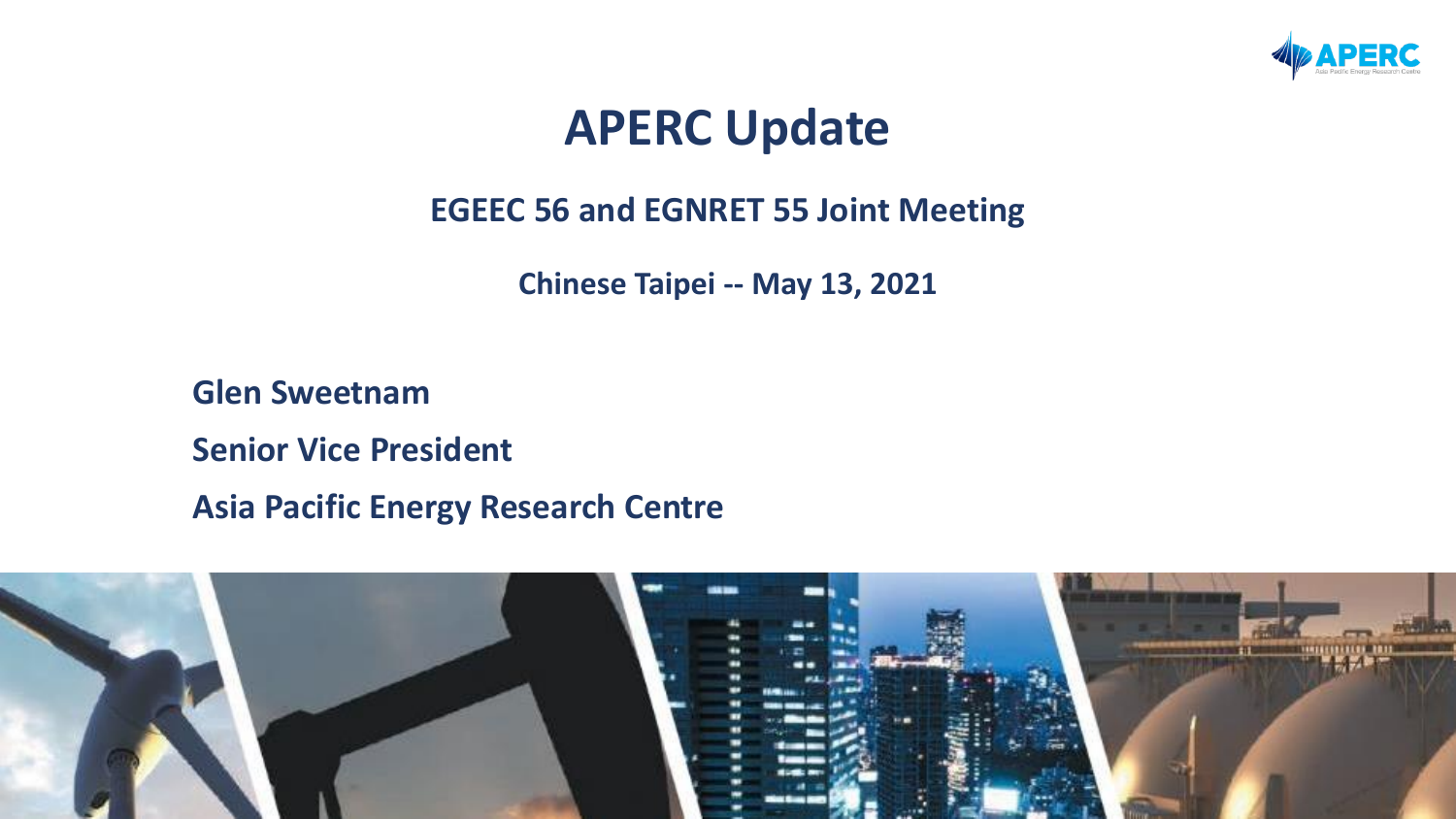- Update on APEC Energy Demand and Supply Outlook, 8<sup>th</sup> Edition (2022)
- Preliminary results for energy intensity in four economies

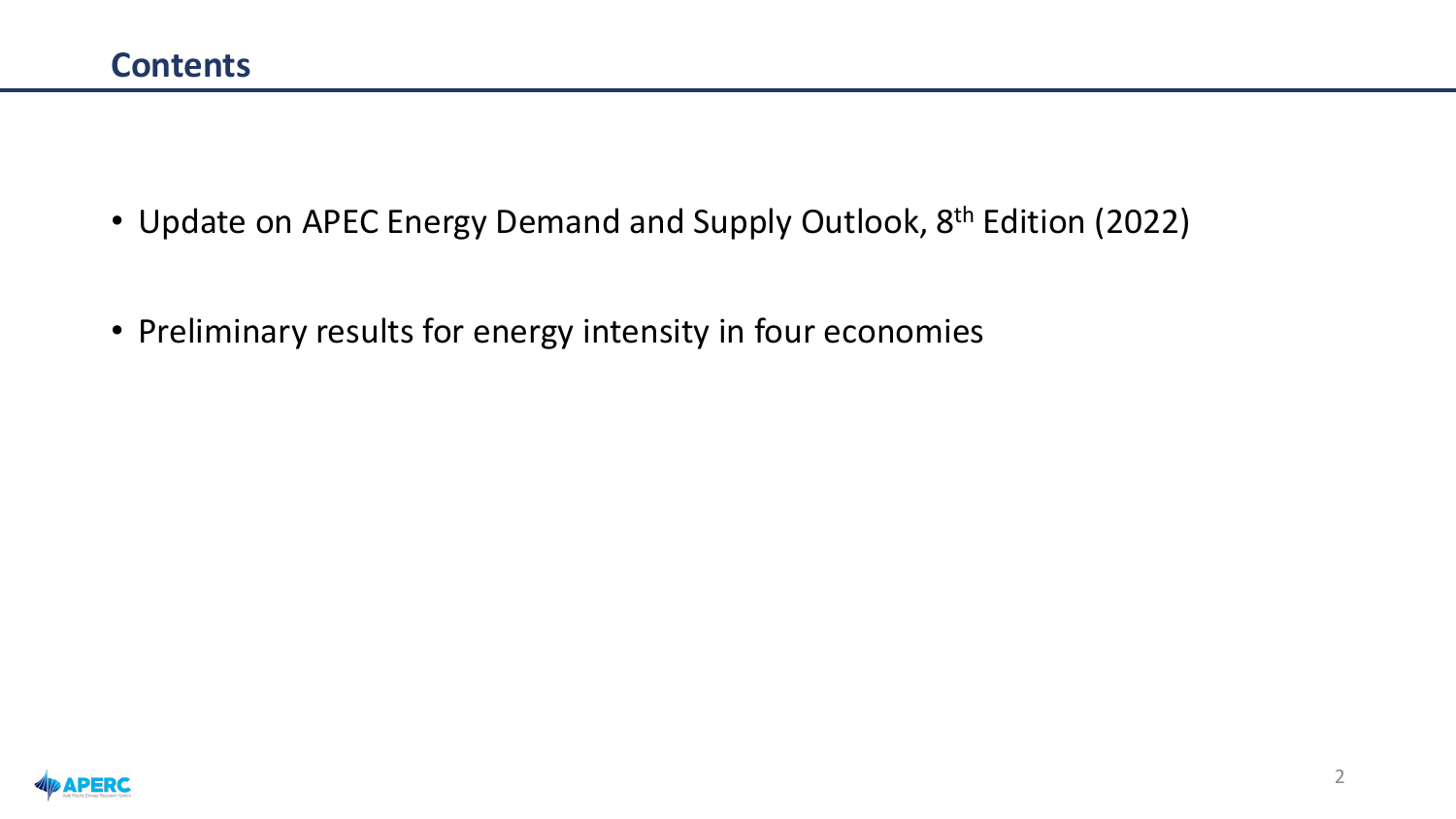## **APEC Energy Demand and Supply Outlook**

- Provides projections of energy demand and supply
	- 21 APEC member economies
	- 2019-2050
- Published every three years
	- 7th edition published June 2019
	- 8th edition scheduled for Q2 2022
- Two volumes
	- APEC-wide trends
	- Economy-specific trends (21 chapters)
- Data tables
- For the 8th edition
	- Redesigned analysis workflow
	- EGEDA data



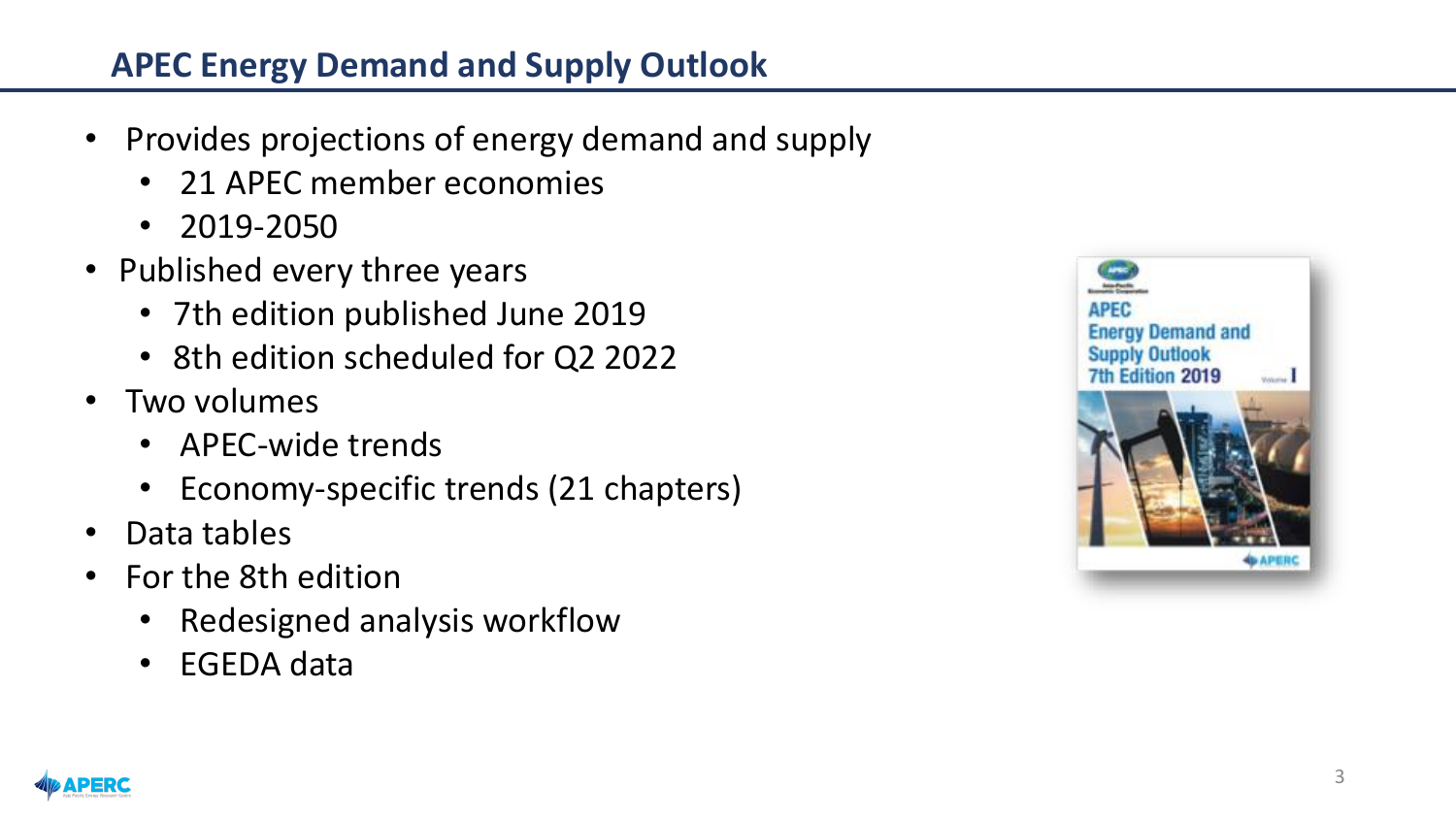## **APEC Energy Demand and Supply Outlook, 8th edition**

- Provides outlook for two APEC energy-related goals energy intensity and renewable energy
- Target publication date is 2<sup>nd</sup> Quarter 2022
- **Key Details**:
	- Projections run through 2050
	- Historical energy balances between 2000 and 2018 are based on **[EGEDA energy balances](https://www.egeda.ewg.apec.org/)**
	- Macro-economic assumptions are constant across scenarios
		- Population: historical data from World Bank WDI, growth rate projections from UN DESA 2019 Population Prospectus
		- GDP: historical data from World Bank WDI, projections from OECD and internal analysis
	- COVID-19 impact on GDP is incorporated in the 2020-2025 timeframe with return to pre-COVID growth rates after 2025
	- Energy units are petajoules (PJ) -- conversion table in Appendix
	- Emissions analysis considers CO2 emissions from combustion in the energy sector, excludes non-energy emissions

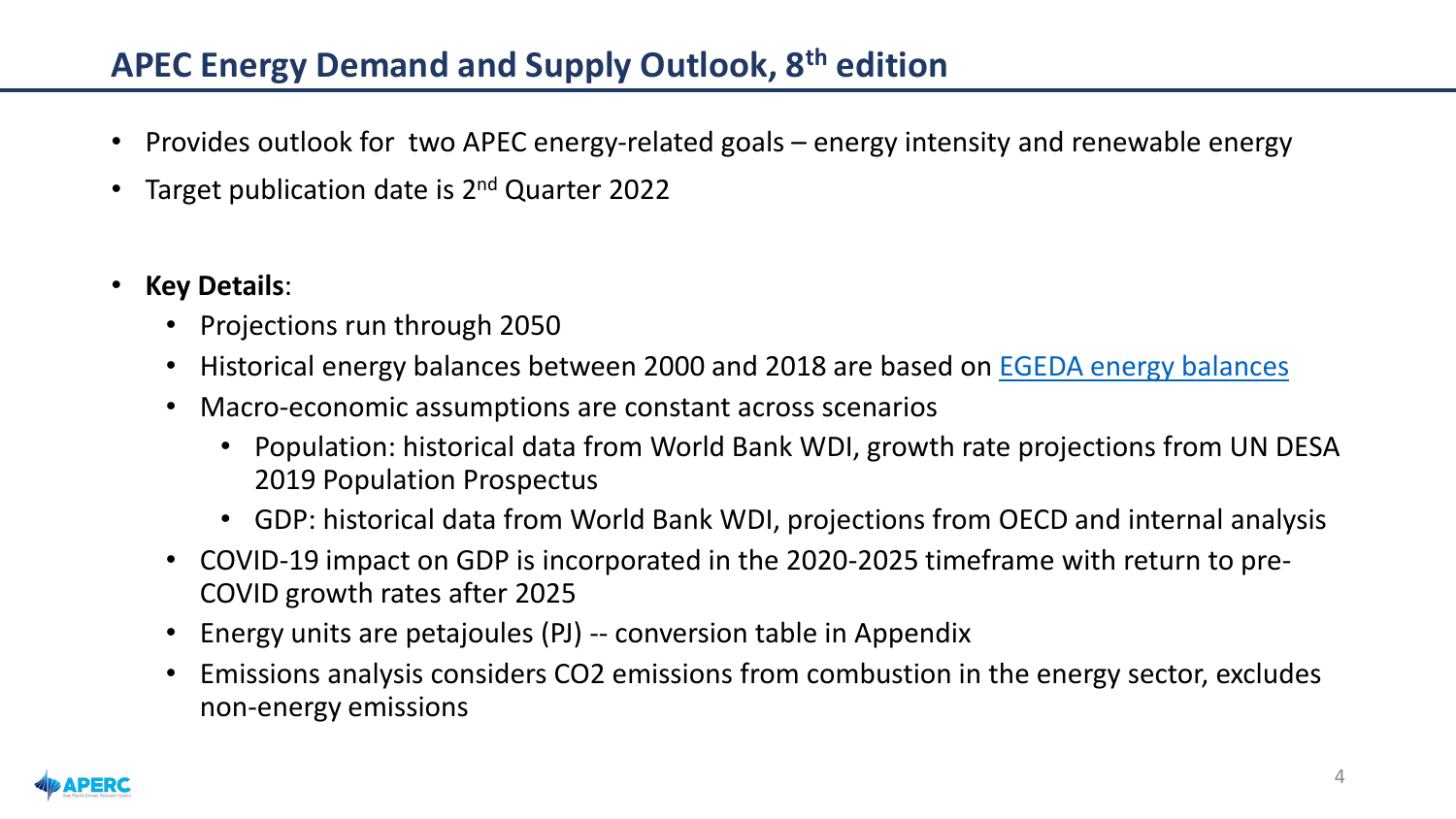| <b>Reference Scenario (RS)</b>                                                                                                                    | <b>Net-zero Scenario</b>                                                              |
|---------------------------------------------------------------------------------------------------------------------------------------------------|---------------------------------------------------------------------------------------|
| Reflects current trends and relevant<br>policies in place or planned. Provides<br>a baseline against which the other<br>scenario can be compared. | Hypothetical energy sector net-zero<br>pathway for each APEC economy<br>through 2050. |

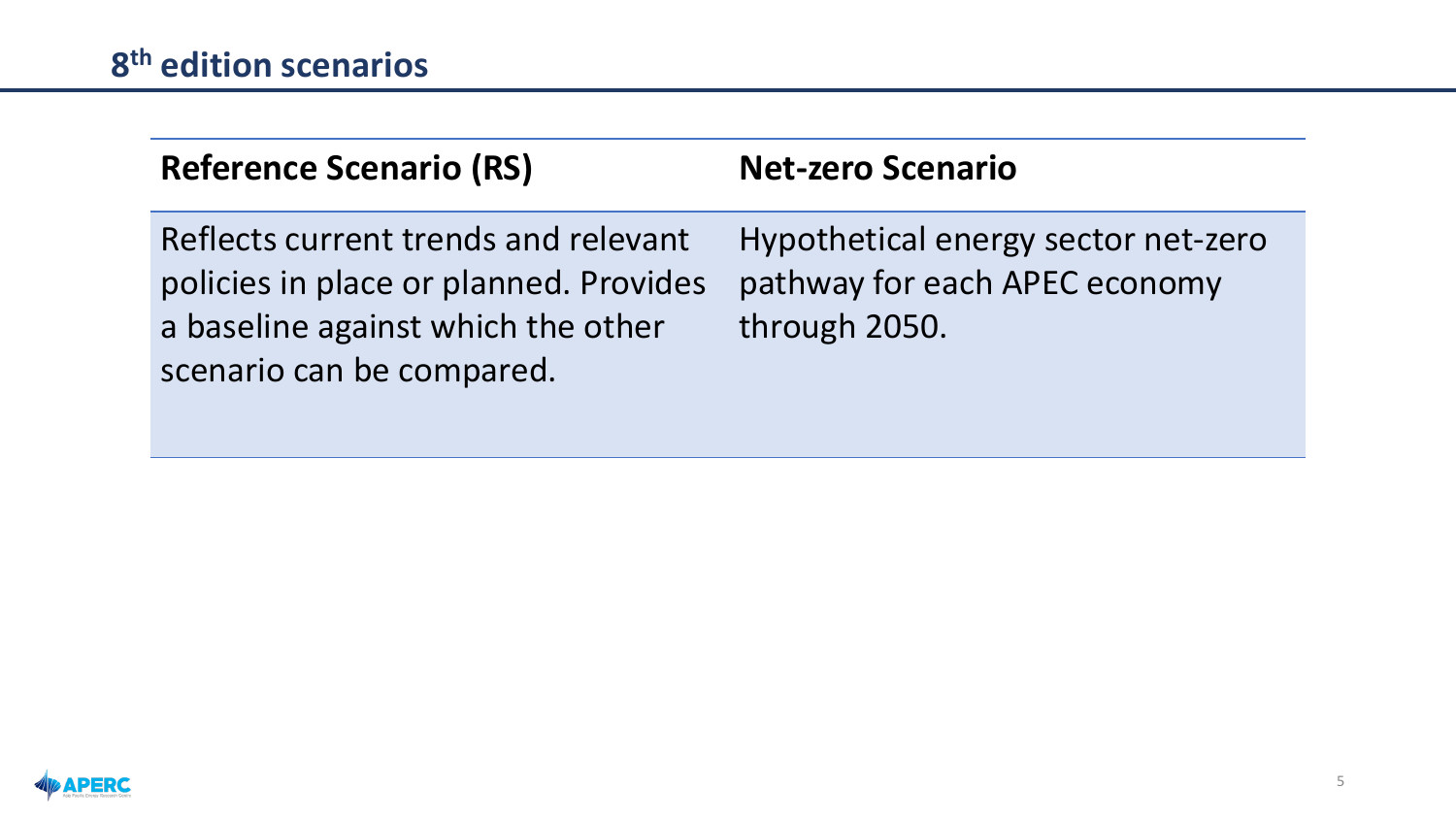- June/July 2021: **EWG Review** of preliminary results for Reference and Net-zero scenarios
- Sept/Oct 2021: **EWG review** of report chapter drafts
- February 2022: Seek **EWG endorsement**
- 2<sup>nd</sup> Quarter 2022: Publish report

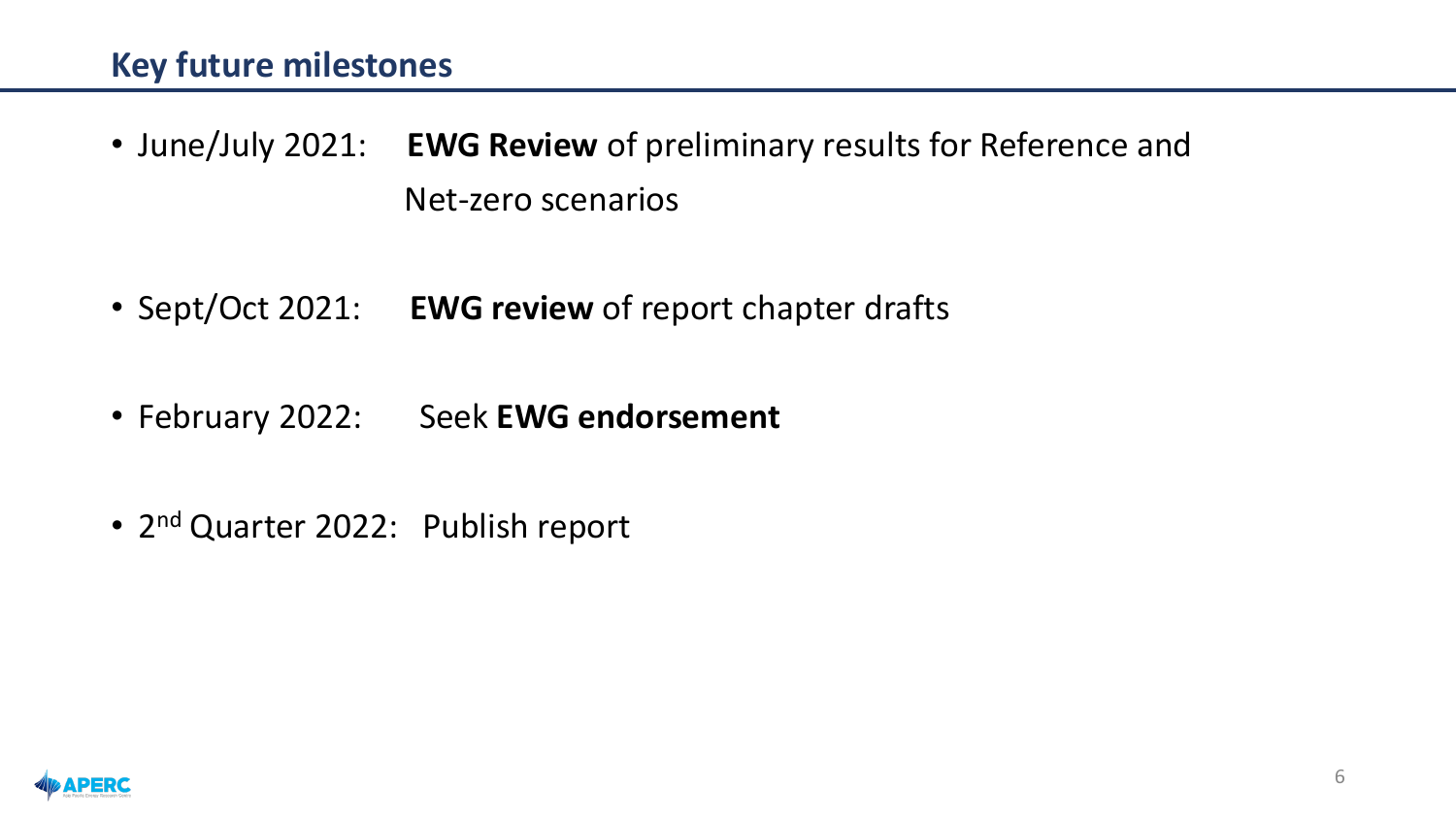## **China – Energy Intensity**



- Large difference between Reference Scenario results and the linear extrapolation of the 2005 2018 energy intensity trend
- Energy intensity improvements overwhelmingly concentrated in the industry sector

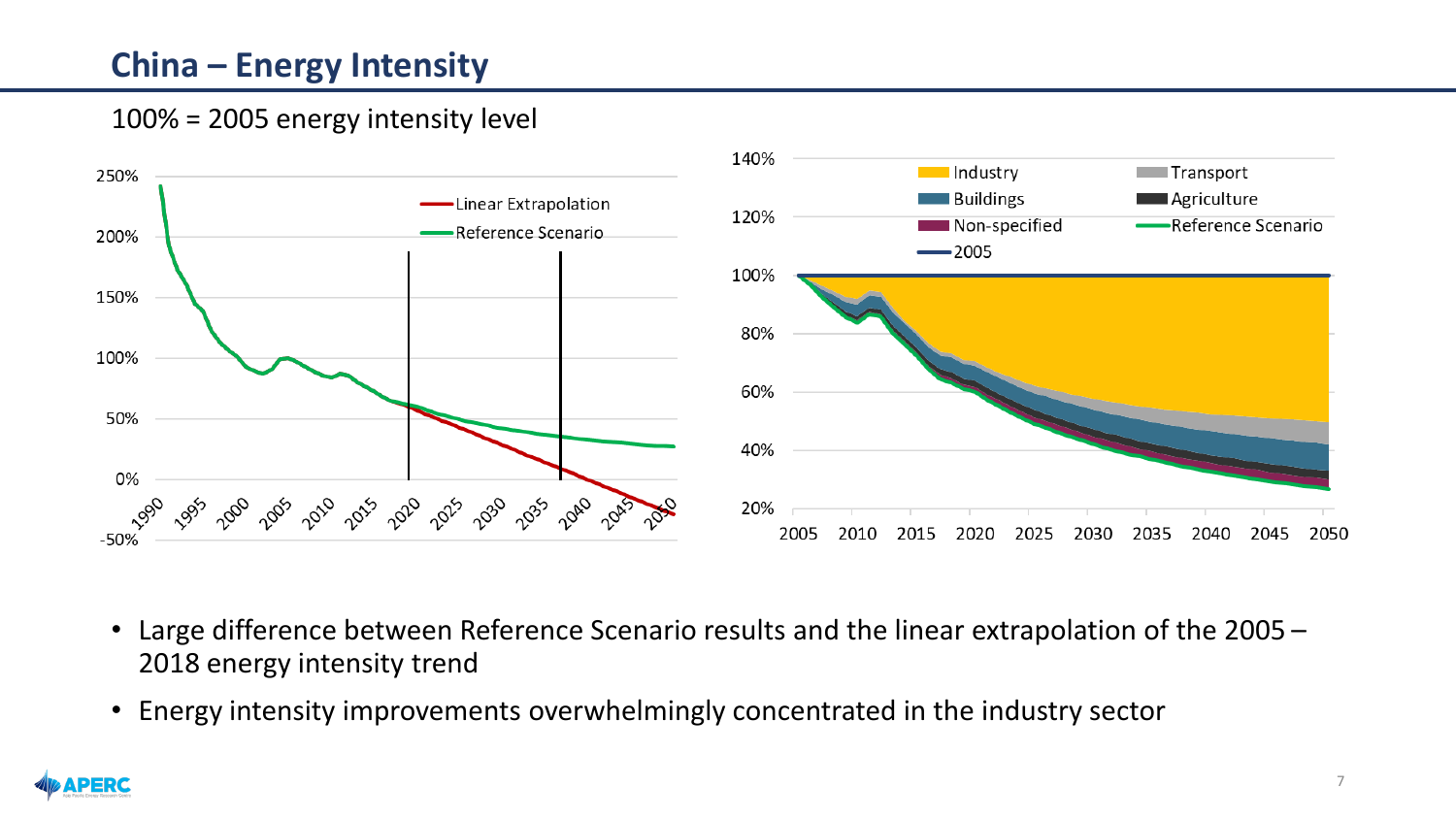## **United States – Energy Intensity**



- Linear extrapolation of 2005 2018 energy intensity trend is a close approximation of Reference Scenario results
- Energy intensity improvements in 2035 are concentrated in the transportation sector (53%) followed by buildings (33%)

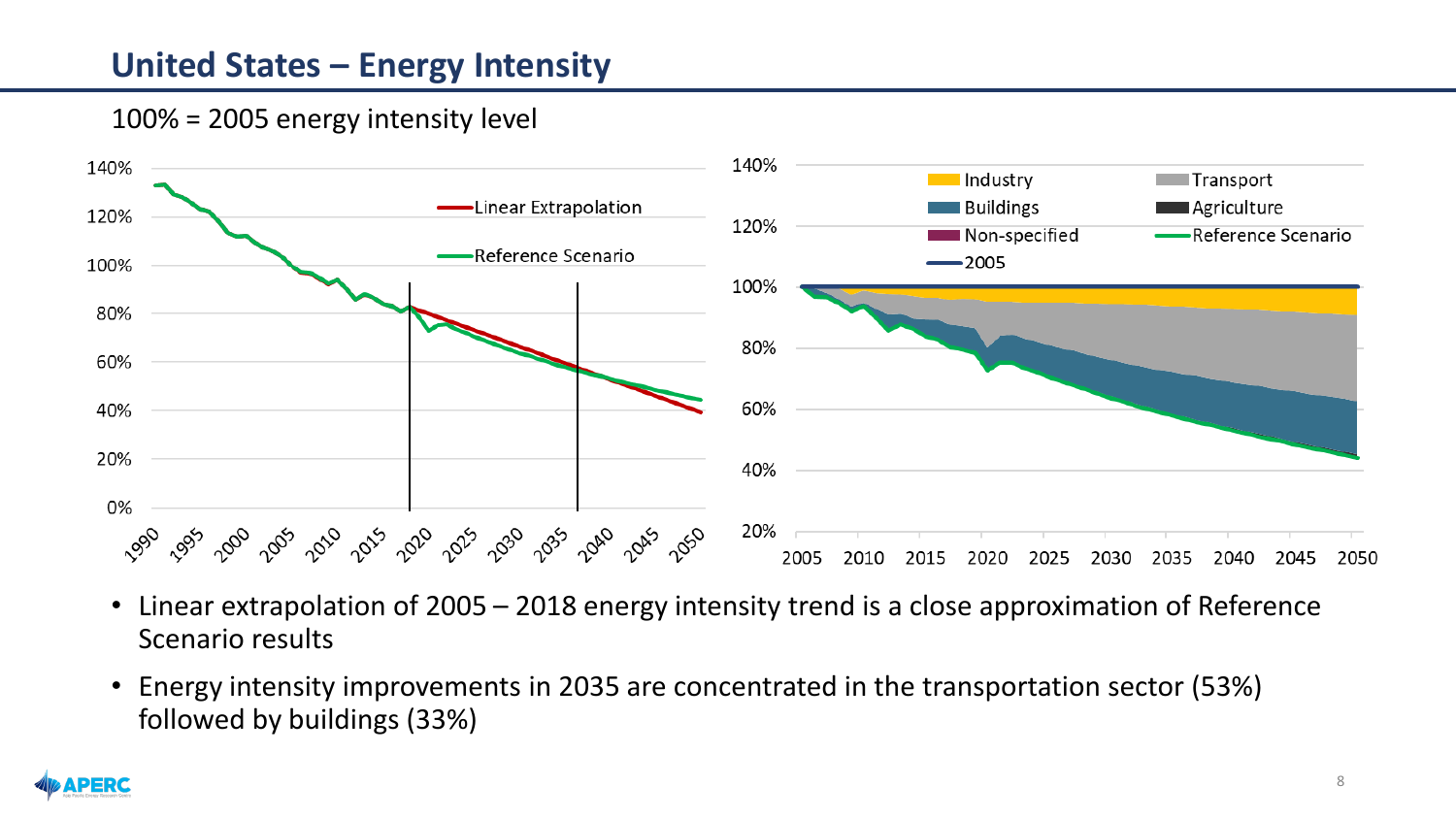### **Japan – Energy Intensity**



- Large difference between Reference Scenario results and the linear extrapolation of the 2005 2018 energy intensity trend
- Energy intensity improvements are relative balanced between three sectors

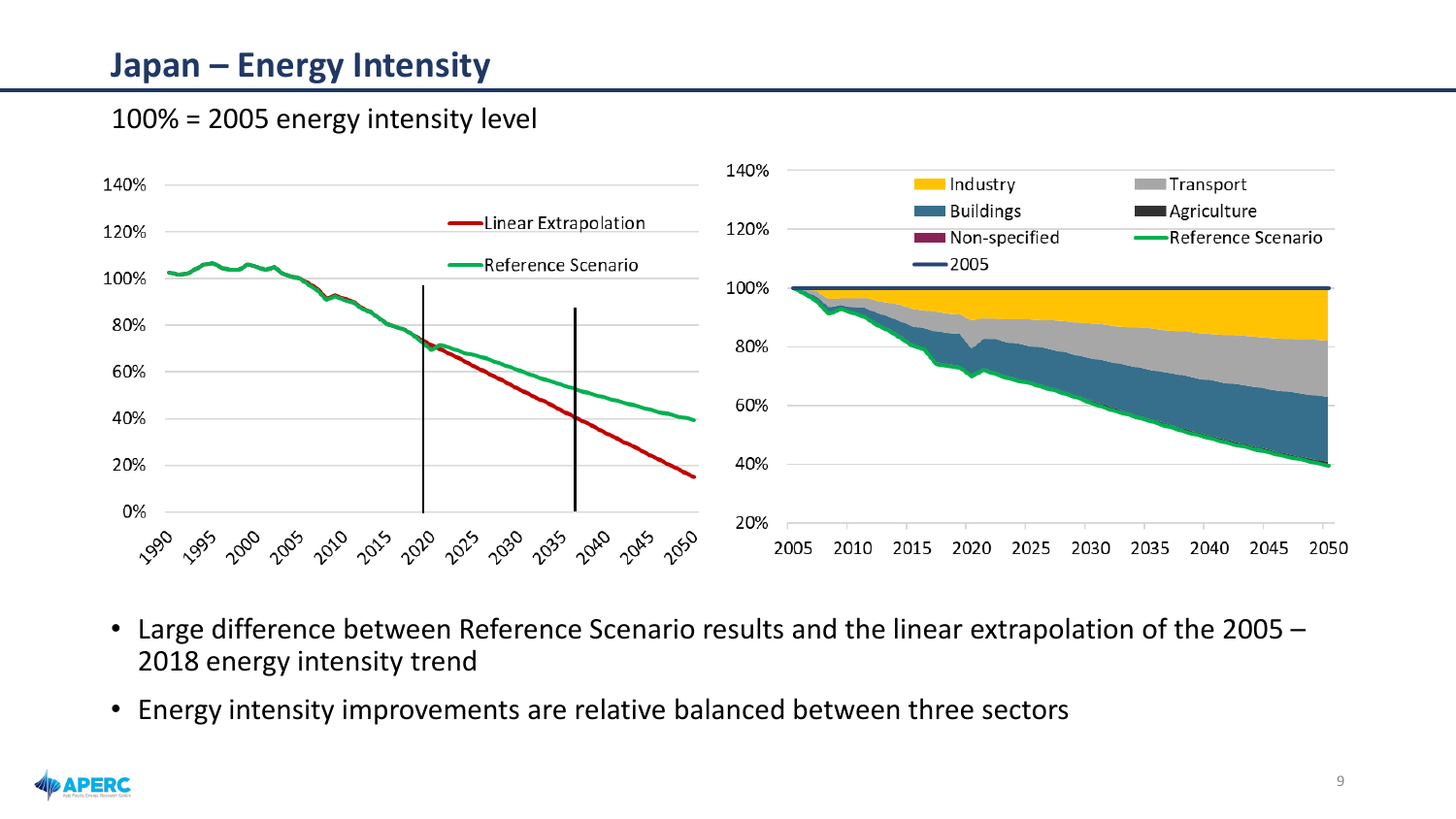## **Russia – Energy Intensity**



- Linear extrapolation of 2005 2018 energy intensity trend is a close approximation of Reference Scenario results
- Energy intensity improvements are relative balanced between three sectors